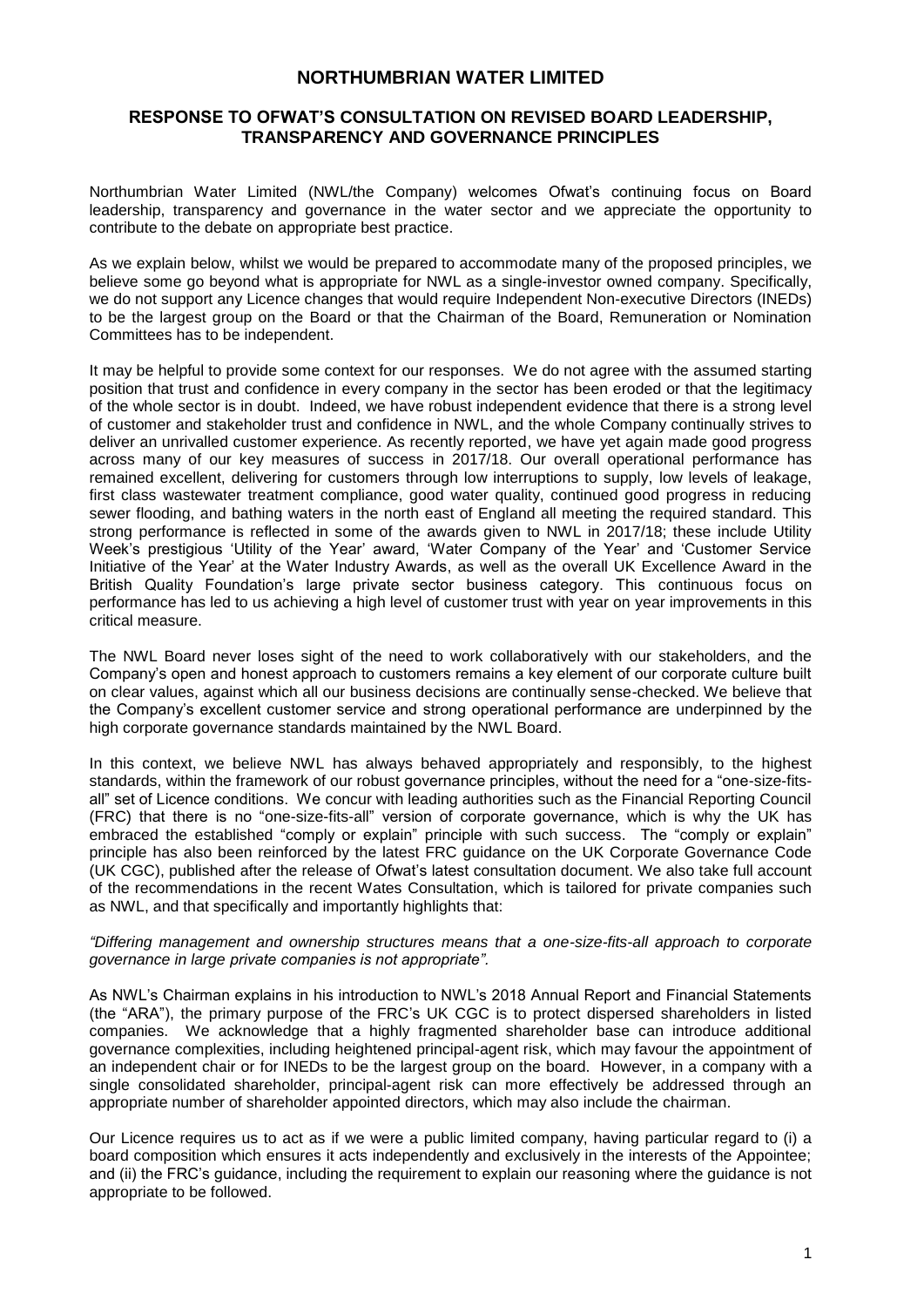Whilst deconstructing a board into sub-components can be helpful for theoretical discussions on the degree of inherent alignment, all NWL Directors remain very mindful that in discharging their duties they must always comply with The Companies Act 2006, including:

"*A director of a company must act in a way he considers, in good faith, would be most likely to promote the success of the company for the benefit of its members as a whole…*"

We understand, from the previous open discussions within the sector, the primary drivers giving rise to this consultation. We therefore agree with the spirit of Ofwat's main principles and the objectives behind them but, as set out in our responses to the specific questions below, it is not appropriate to try and achieve this through a new "one-size-fits-all" set of Licence conditions.

# *Q1: Do you agree with the objectives for the principles we have set out (in Table 1 of this chapter)?*

| <b>Principle</b>                           | <b>Objective</b>                                                                                                                                                                                                                           |
|--------------------------------------------|--------------------------------------------------------------------------------------------------------------------------------------------------------------------------------------------------------------------------------------------|
| 1. Purpose,<br>values and<br>culture       | The board of the regulated water company sets the purpose, culture and<br>values for the organisation, reflecting its position as a monopoly provider<br>of an essential public service.                                                   |
| 2. Board<br>leadership and<br>transparency | The board's leadership and approach to transparency and governance<br>engenders trust in companies and ensures that they can be held<br>accountable for their actions.                                                                     |
| 3. Stand-alone<br>regulated<br>company     | The board of the regulated water company has the power to set its long<br>term direction, and to make, and be accountable for, all decisions<br>regarding its regulated activities as though these are substantially its sole<br>business. |
| 4. Board<br>effectiveness                  | Boards and their committees are competent, well run, and sufficiently<br>independent, ensuring that they can make high quality decisions that<br>address diverse customer and stakeholder needs.                                           |

The objectives in Table 1 are as follows:

We comment on each in turn, below:

- 1. We agree.
- 2. We agree that the board's leadership and approach to transparency and governance can be a factor in engendering trust and can increase accountability. We do not agree that the board's approach to these matters, of itself, engenders trust or ensures accountability. We consider that the service provided to customers and the outward facing behaviour of the company is more important to engendering trust than, for example, the precise composition of the board, in which many customers are not at all interested. Moreover, companies are already accountable for their actions, under an extensive set of legal and regulatory obligations, performance against which is heavily reported, audited and assessed.
- 3. and 4. We agree.

We believe NWL's existing governance arrangements are consistent with these objectives as evidenced by our strong performance noted above which is aligned to the interests of our customers and stakeholders.

*Q2: Do you agree with the aim of setting principles that enable autonomy and flexibility for companies to deliver the highest standards of accountability and responsibility for their behaviour and outcomes, reflecting their own circumstances?*

We agree.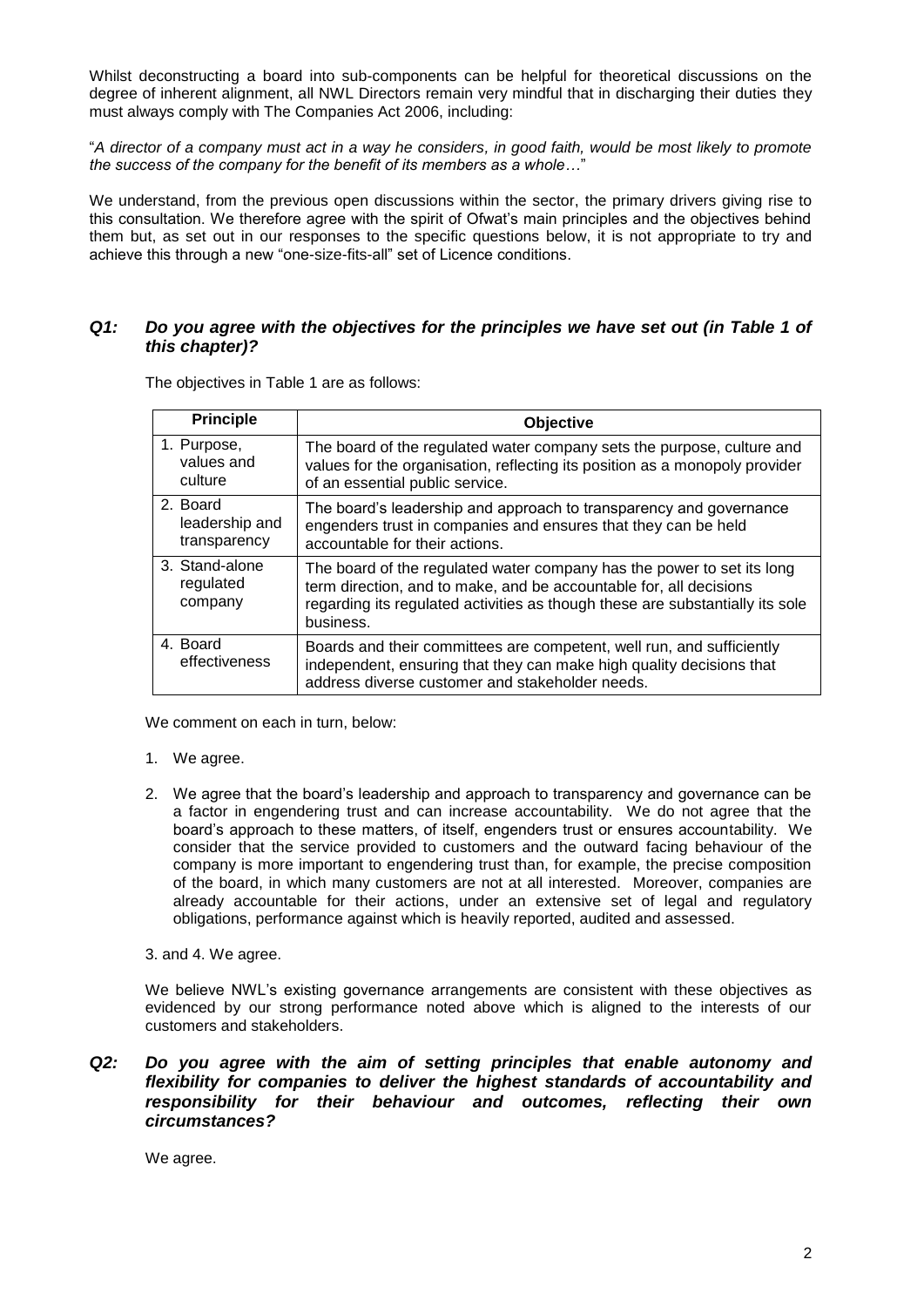# *Q3: Do you agree that if companies are unable (exceptionally) to comply with specific principles, they should explain very clearly how their approach meets the spirit of the principles?*

We agree that if companies do not comply with specific principles, they should explain very clearly why not, and why the overall approach taken is appropriate in the circumstances and provides a good level of governance. The reference to meeting the spirit of the principles is a little imprecise and we would happily work with Ofwat to establish an appropriate form of wording to capture this principle.

## *Q4: Do you agree with our proposed principle for purpose, values and culture?*

We agree.

#### *Q5: Do you agree with our proposed board leadership and transparency principle?*

We agree, on the understanding that remuneration committees need to retain a reasonable degree of discretion. We do not agree that links to delivery for customers should be applied entirely mechanistically; there can be other legitimate factors in setting executive reward.

### *Q6: Do you agree with our proposed principle for the stand-alone regulated company?*

We agree.

#### *Q7: Do you agree with our proposed board effectiveness principle?*

We agree with the principle and with sub-principles ii. to v., on the understanding that the preappointment interviews referred to in sub-principle iv. are not intended to constitute vetting of any individual appointment. Any meetings would therefore constitute part of an induction process and, similarly, we would value the opportunity for the NWL Board to meet new Ofwat INEDs.

In relation to sub-principle i., we agree that there should be an explicit division of responsibilities between running the board and executive responsibility for running the business. As Ofwat is aware from discussions when the existing principles were introduced, we strongly support a tailored approach to the independence of the chair. Where regulated companies have, effectively, a single ultimate shareholder, then in those circumstances a shareholder-appointed chairman is likely to be warranted, in light of the billions of pounds of 'at risk' equity capital the shareholder is likely to have invested in acquiring the business, which is certainly the case for NWL. We believe this represents both good governance and sound stewardship. The effectiveness of the company's governance then depends on the quality of the chair and the other directors (including INEDs), and the overall balance of the board. The independent NWL Board evaluation carried out recently by Professor Giovanna Michelon reported a number of positive comments on the functioning of the NWL Board: the Chairman's style was described as "*empowering*" and he was said to "*create an atmosphere where all people feel comfortable to comment and are very appreciative of other people's comments during meetings*". Further comments included:

"*everybody has had a good hearing, challenges are there, but also support*";

"*everybody has a chance to speak*"; and

"*[we] have created an environment where everybody feels comfortable giving their opinions and contributing to debate and conversation*".

We do not believe there is any evidence to suggest that having a shareholder-appointed chair results in worse outcomes for customers. We appreciate that having an independent chair may be appropriate for some publicly-listed companies, but the drivers for that are principally to protect highly fragmented shareholder bases (in some cases running into hundreds of thousands of individual shareholders) and should not be mechanistically carried over to a privately-owned company with a single ultimate shareholder where the principal-agent risk can be addressed much more effectively through other means.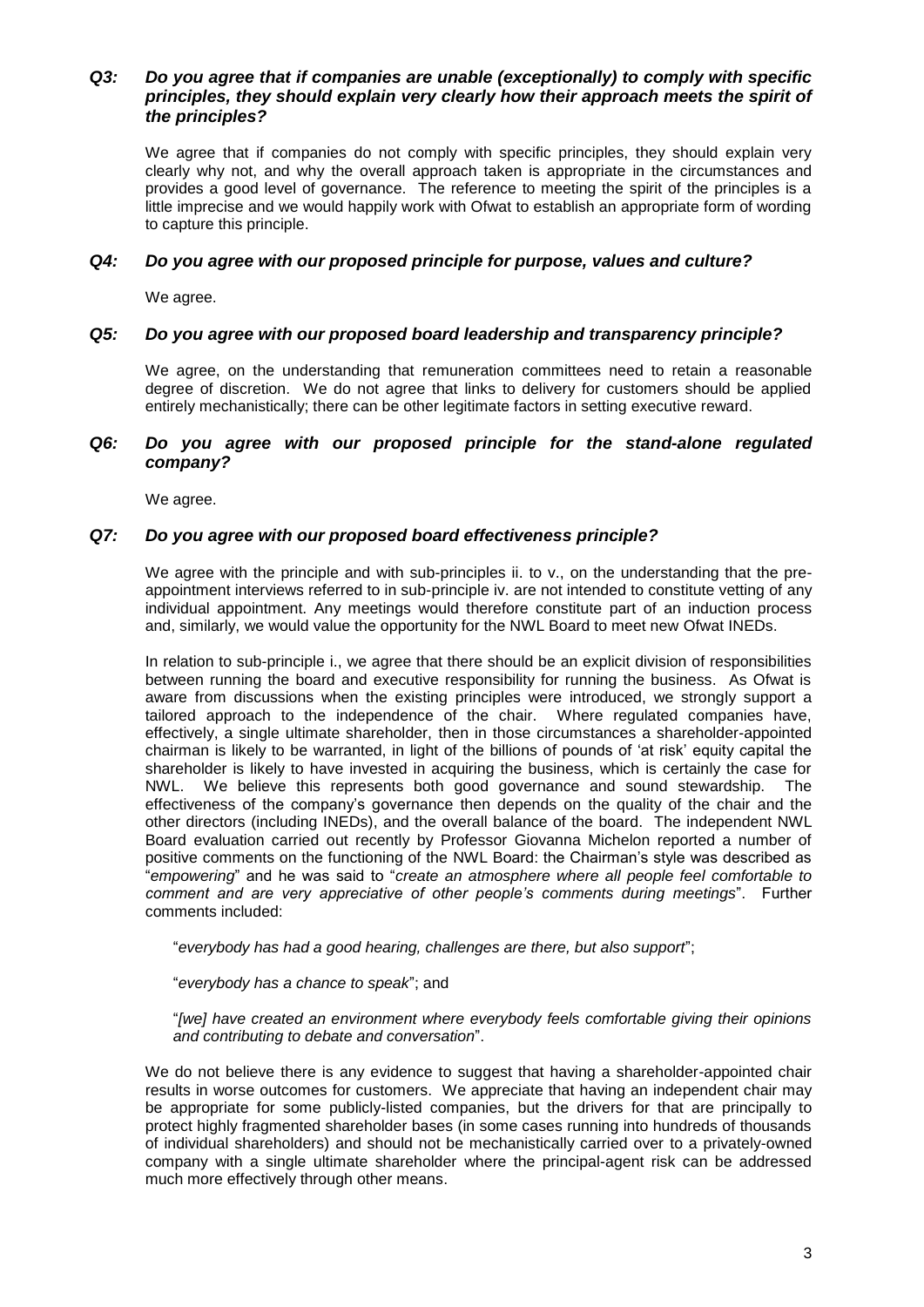In respect of sub-principle vi., we agree that there should be a majority of INEDs on the audit, nomination and remuneration committees. We do not, however, agree that the nomination and remuneration committees need to be led by an INED. For the reasons set out above in this specific question response, we believe it is appropriate within NWL's ownership structure, for these Committees to be led by a shareholder-appointed Director (in the current case the Chair of the Company).

# *Q8: Do you think that the requirement for an independent chair should be a standalone licence obligation or should we allow some flexibility? If the latter, what mitigations would be appropriate where a company does not have an independent chair?*

As we explain above, we do not agree with the proposed requirement for an independent chair in the case of privately-owned companies with a single ultimate shareholder. We therefore do not agree that this should be a Licence condition. We do not believe that further mitigation is necessary, beyond the strength and sound approach provided, in NWL's case, by the current balance of the Board as demonstrated by the Company's delivery to customers. We understand the need to continue to explain the appropriateness of this to NWL's circumstances in light of the FRC's UK CGC, which itself highlights that there is no "one-size-fits-all" approach to corporate governance.

# *Q9: Overall, how well do the proposed principles meet the aim of enabling autonomy and flexibility for companies to deliver the highest standards of accountability and responsibility for their behaviour and outcomes, reflecting their own circumstances (rather than setting overly prescriptive rules)?*

We do not think the proposed principles offer companies enough autonomy and flexibility, reflecting their own circumstances. We comment below in more detail on overall board balance, but we favour a more tailored approach in relation to the independence of the chair and the balance between INEDs and other directors, based on each company's own circumstances.

# *Q10: Do you agree with our proposal to insert a requirement in companies' licences that they must meet the principles?*

We do not agree that it would be helpful to insert a Licence requirement that companies must meet the principles and sub-principles. We believe the principles already carry enough weight to give them full effect and that the regulatory regime in the UK water sector is already, rightly, particularly exacting and demands a huge degree of disclosure and reporting. We therefore think that where good standards already exist, or can be encouraged by means of a principles-based approach, that is far preferable to further binding and restrictive Licence conditions.

We also note that Ofwat already has an opportunity to revisit Licences where there is a material change of ownership, and could do so again if our current ownership structure was to significantly change.

## *Q11: Do you agree with our proposal for an appeal mechanism and a change process in the proposed licence condition to meet the principles?*

As we mention above, we do not agree that further Licence conditions need to be imposed. However, if Ofwat does take this course we agree that there should be an appeal mechanism. As drafted, the consultation document suggests that such appeals would be against the revisions being "reasonable and appropriate". That is, of course, a very low threshold for Ofwat to meet. A fairer approach would be if Ofwat had to demonstrate that the current provisions are against the public interest, in line with current competition law. Any further changes should be subject to a similar mechanism.

## *Q12: Are there specific instances where individual companies' licence conditions might conflict or overlap with the revised principles?*

This is possible, but a detailed review would be needed once the final shape of the revised principles is clearer.